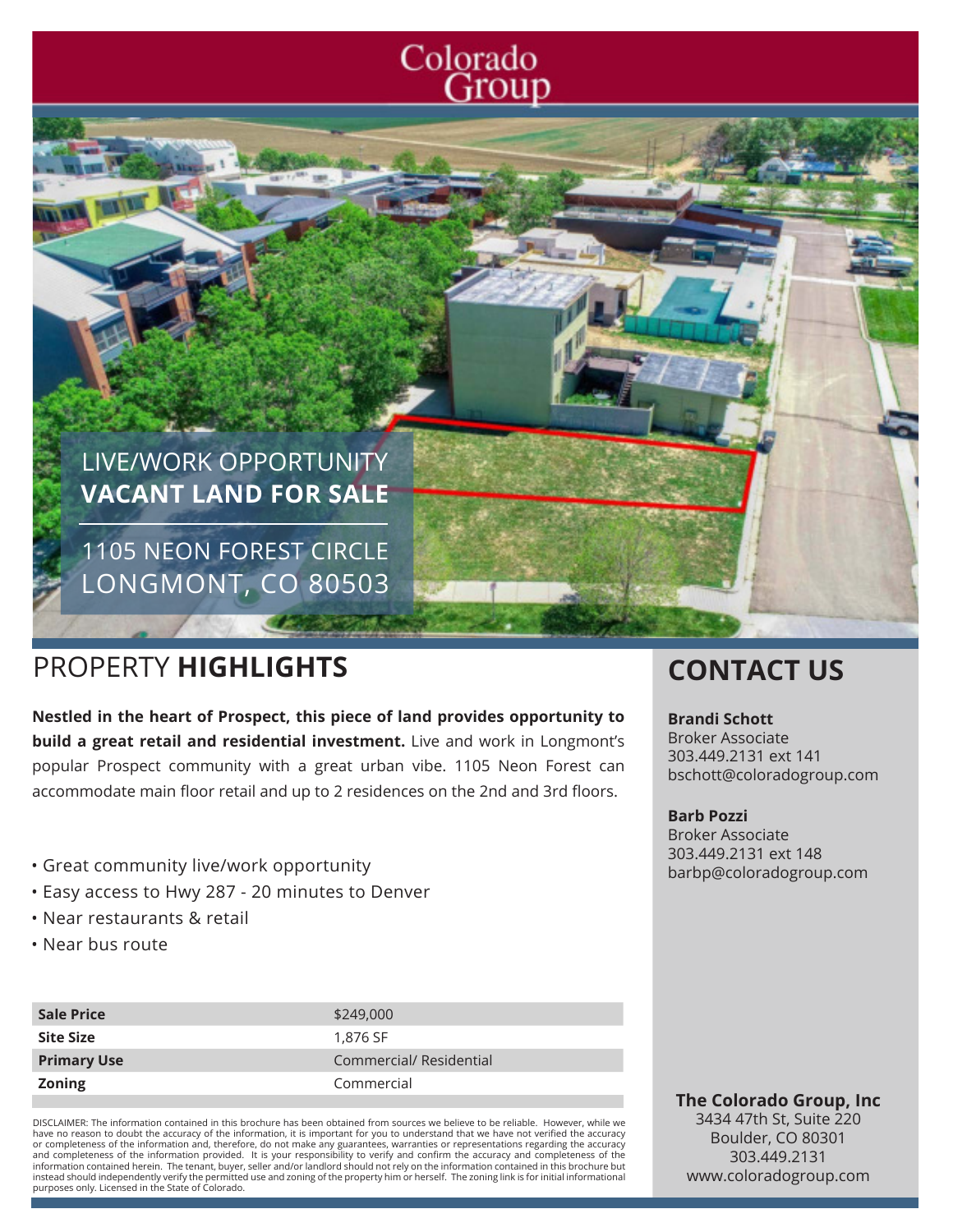## LIVE/WORK VACANT LAND FOR SALE 1105 NEON FOREST CIRCLE, LONGMONT, CO 80503

### PROPERTY **SCHEMATIC DESIGN**





Colorado<br>Group

GROUND LEVEL FLOOR PLAN

SECOND LEVEL FLOOR PLAN

THIRD LEVEL FLOOR PLAN



**The Colorado Group, Inc. | 3434 47th St, Suite 220, Boulder, CO 80301 | 303-449-2131 | www.coloradogroup.com** \* For a complete disclaimer, please see page one of this brochure.